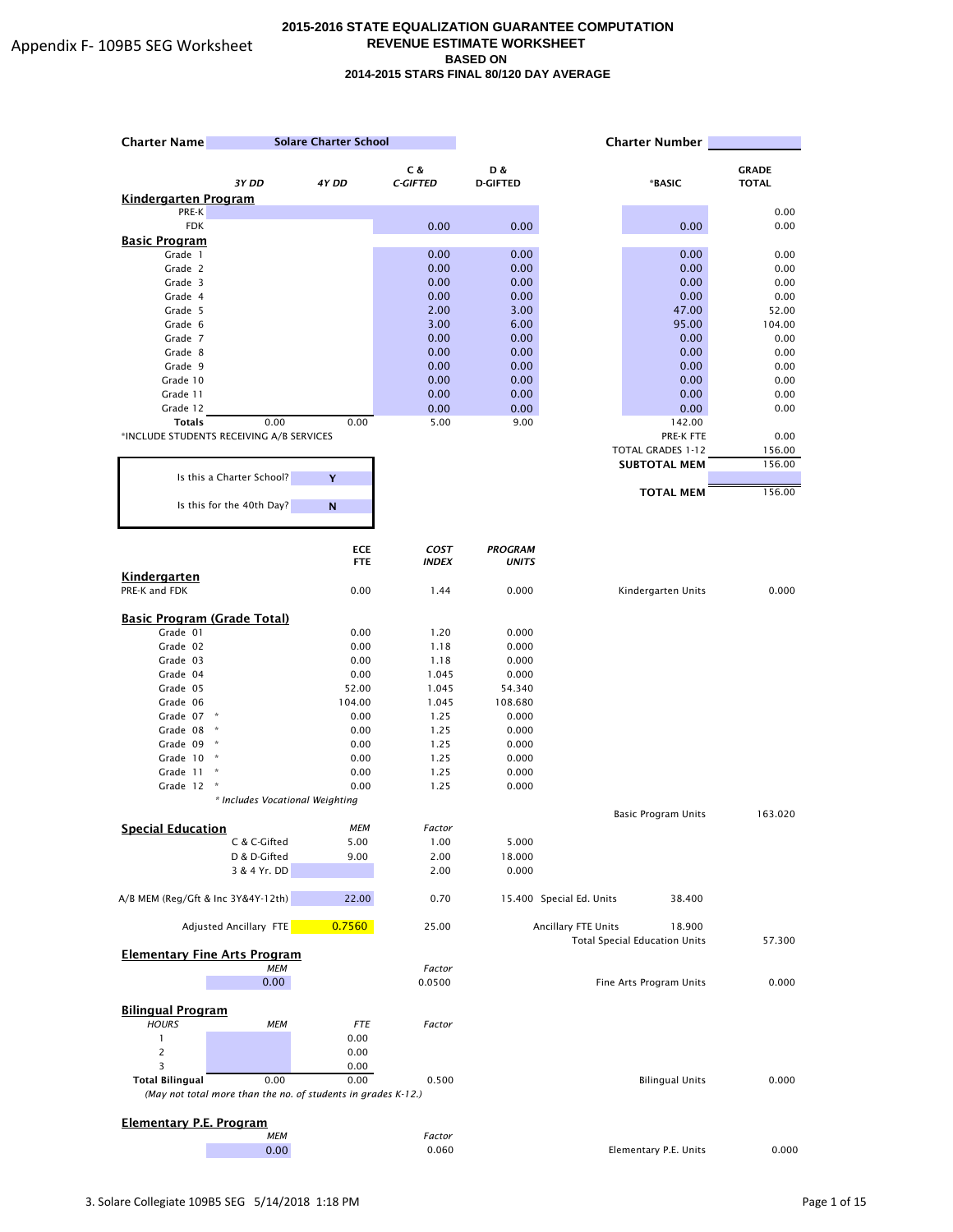|                                                                        |                 |                 | <b>TOTAL MEMBERSHIP PROGRAM UNITS</b>                        |                                            | 220.320            |
|------------------------------------------------------------------------|-----------------|-----------------|--------------------------------------------------------------|--------------------------------------------|--------------------|
|                                                                        |                 |                 |                                                              | T & E Index (Oct 2014)                     |                    |
| <b>National Board Certified Teachers</b><br>FTE:                       |                 | Factor          |                                                              | <b>ADJUSTED PROGRAM UNITS</b>              | 235.302            |
| 0.00                                                                   |                 | 1.500           | National Board Certified Teachers Units:                     |                                            | 0.000              |
| <b>Size Adjustment Units</b>                                           |                 |                 | Charter Schools not eligible for District Size               |                                            |                    |
|                                                                        | <b>UNITS</b>    |                 |                                                              |                                            |                    |
| Elementary/Mid/Jr. High                                                | 41.180          |                 |                                                              | School Size Adjustment Units               | 41.180             |
| Senior High<br>District Size(<4,000)                                   | 0.000<br>22.487 |                 | District Size <4,000 Adjustment Units                        | ter Schools not eligible for District Size | 22.487             |
|                                                                        |                 |                 | Charter Schools not eligible for District Size               |                                            | (22.487)           |
|                                                                        |                 |                 |                                                              |                                            |                    |
| District Size(<200)                                                    | 44.000          |                 |                                                              | District Size <200 Adjustment Units        | 44.000<br>(44.000) |
|                                                                        |                 |                 |                                                              | <b>Rural Isolation Units</b>               | 0.000              |
|                                                                        |                 |                 |                                                              | New District Adjustment Units              | 0.000              |
| At-Risk Units<br>At-risk index                                         | <b>MEM</b>      |                 |                                                              |                                            |                    |
| 2015-2016:<br>0.077                                                    | 156.00          |                 |                                                              | At Risk Units                              | 12.012             |
| <b>Charter Schools Student Activities</b>                              |                 |                 |                                                              | <b>Growth Units</b>                        | 0.000              |
| (Districts Only)<br><b>MEM</b>                                         |                 | Factor<br>0.100 | <b>Charter Schools Student Activities Units</b>              |                                            | 0.000              |
|                                                                        |                 |                 | (Charters not eligible for CS Student Activities)            |                                            | 0.000              |
| <b>Home School Student Activities</b>                                  |                 |                 |                                                              |                                            |                    |
| (Districts Only)<br>MEM                                                |                 | Factor<br>0.100 |                                                              |                                            |                    |
|                                                                        |                 |                 | (Charters not eligible for Home School Student Activities)   | Home School Student Activities Units       | 0.000<br>0.000     |
|                                                                        |                 |                 |                                                              |                                            |                    |
| Home School Student Program Units<br>(Districts Only)<br># of Students | # of Classes    | Factor          |                                                              |                                            |                    |
|                                                                        |                 | 0.250           | (Charters not eligible for Home School Student Activities)   | Home School Student Program Units          | 0.000              |
|                                                                        |                 |                 | (Charters not eligible for Home School Student Activities)   |                                            |                    |
|                                                                        |                 |                 |                                                              | <b>TOTAL PROGRAM UNITS</b>                 | 288.494            |
|                                                                        |                 |                 |                                                              | Save Harmless Units                        | 0.000              |
| <b>GROWTH &amp; SAVE HARMLESS CALCULATION DATA</b>                     |                 |                 |                                                              |                                            |                    |
| 2014-15 Actual 40th Day MEM:                                           |                 | 156.00          |                                                              | <b>GRAND TOTAL UNITS</b>                   | 288.494            |
| (Enter the District Mem EXCLUDING Charter Mem)                         |                 |                 |                                                              |                                            |                    |
| 2015-16 Projected MEM:                                                 |                 | 0.00            |                                                              | x Unit Value                               | \$4,084.23         |
| (Enter the District Mem EXCLUDING Charter Mem)                         |                 |                 |                                                              |                                            |                    |
| 2015-2016 Actual 40th MEM                                              |                 | 0.00            |                                                              | <b>PROGRAM COST</b>                        | \$1,178,275.85     |
| (Enter the District Mem EXCLUDING Charter Mem)                         |                 |                 | <b>Non-categorical Revenue Credits:</b>                      |                                            |                    |
|                                                                        |                 |                 | Tax Levy (41110, 41113, 41114)                               |                                            |                    |
|                                                                        |                 |                 | Federal Impact Aid (44103)<br>Federal Forest Reserve (44204) |                                            |                    |
| Save-Harmless Data                                                     |                 |                 | <b>Total Non-Cat Rev Credits</b>                             | \$0.00                                     |                    |
| 2015-2016 40th Day TOTAL PROGRAM UNITS                                 |                 | 0.000           |                                                              |                                            |                    |
| (Not Grand Total Program Units)                                        |                 |                 | Less: 75% of Non-Categorical Revenue Credits                 |                                            | \$0.00             |
| Growth Data<br>2015-16 Operating Budget Calculation                    |                 | 0.000           | <b>Other Credits/Adjustments:</b>                            |                                            |                    |
| Op-Bud takes 14-15 40 Day compared to 15-16 Mem Proj. FTE              |                 |                 | Energy Efficiency                                            |                                            |                    |
| 40th Day Calculation                                                   |                 | 0.000           | Energy Efficiency Renewable Bonds                            |                                            |                    |
| Takes Prior Year 40th-Day and compares to Current Year 40th-Day        |                 |                 | <b>Other Misc Credits</b>                                    |                                            |                    |
|                                                                        |                 |                 | <b>Total Other Credits</b>                                   | \$0.00                                     |                    |
|                                                                        |                 |                 |                                                              |                                            |                    |
|                                                                        |                 |                 |                                                              | Less: Other Credits/Adjustments            | \$0.00             |

STATE EQUALIZATION GUARANTEE \$1,154,710.33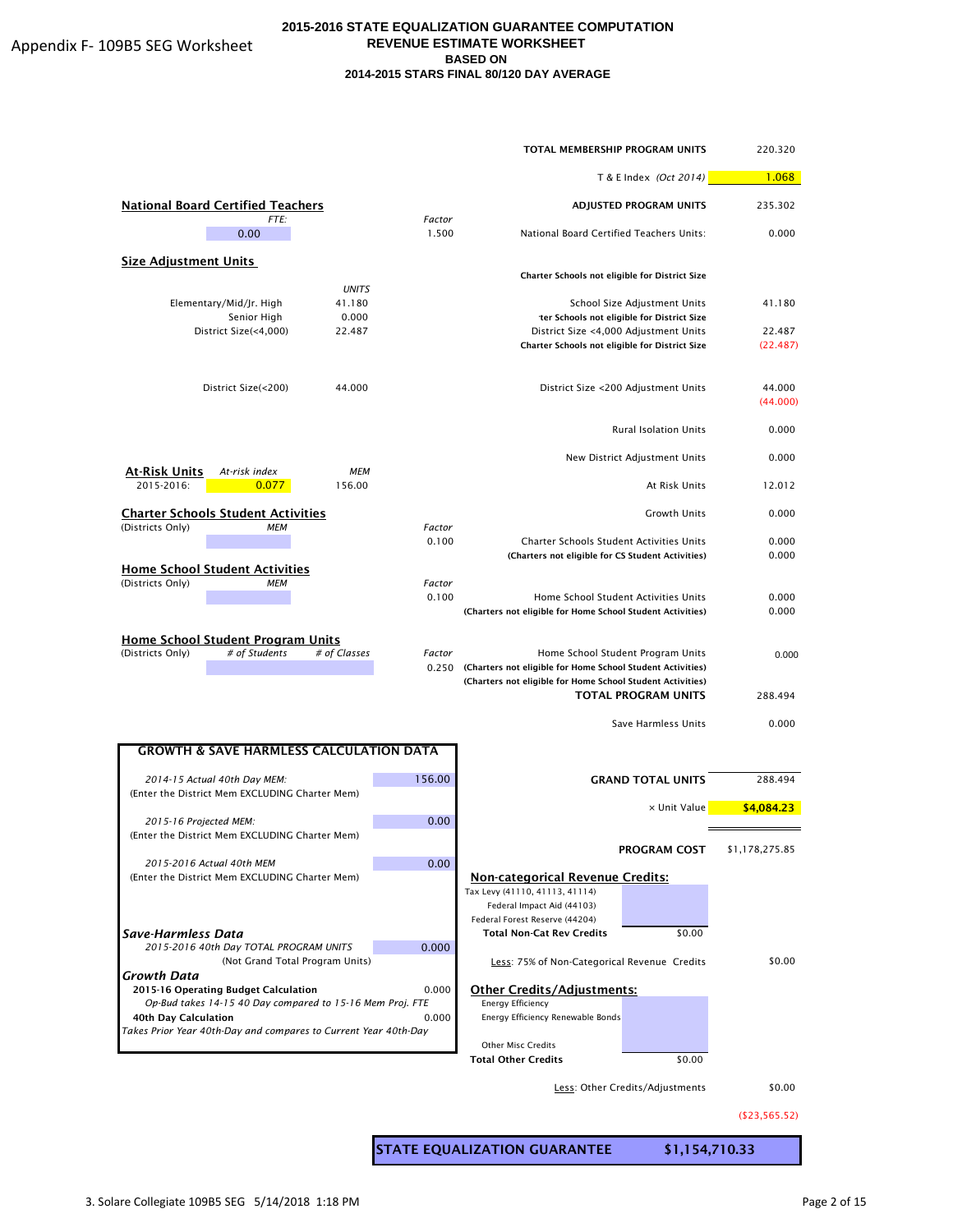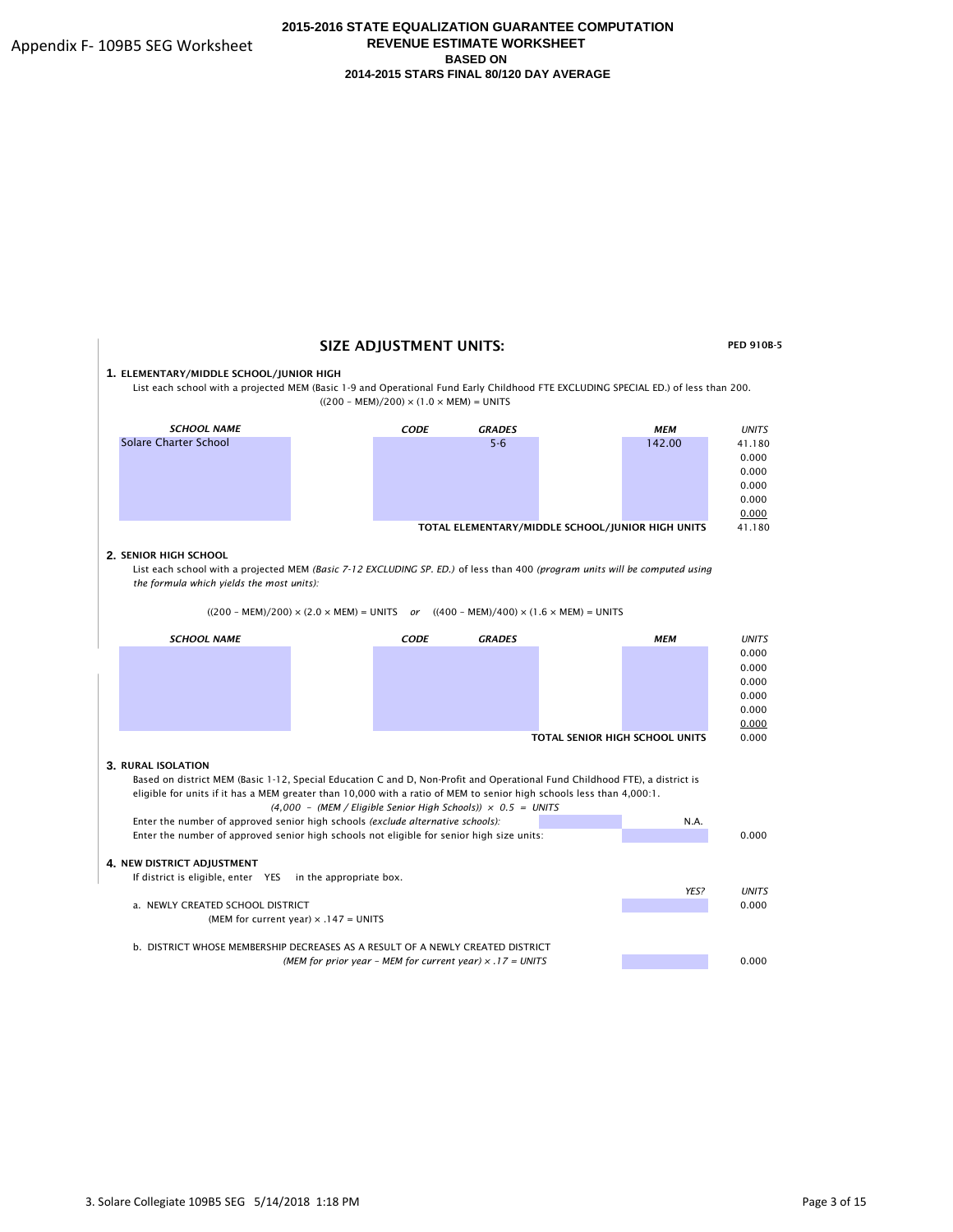| <b>Charter Name</b>                                           |                                 | <b>Solare Charter School</b> |                 |                   |                          | <b>Charter Number</b>                |              |
|---------------------------------------------------------------|---------------------------------|------------------------------|-----------------|-------------------|--------------------------|--------------------------------------|--------------|
|                                                               |                                 |                              | C &             | D &               |                          |                                      | <b>GRADE</b> |
|                                                               | 3Y DD                           | 4Y DD                        | <b>C-GIFTED</b> | <b>D-GIFTED</b>   |                          | *BASIC                               | <b>TOTAL</b> |
| <b>Kindergarten Program</b>                                   |                                 |                              |                 |                   |                          |                                      |              |
| PRE-K                                                         |                                 |                              |                 |                   |                          |                                      | 0.00         |
| <b>FDK</b><br><b>Basic Program</b>                            |                                 |                              | 0.00            | 0.00              |                          | 0.00                                 | 0.00         |
| Grade 1                                                       |                                 |                              | 0.00            | 0.00              |                          | 0.00                                 | 0.00         |
| Grade 2                                                       |                                 |                              | 0.00            | 0.00              |                          | 0.00                                 | 0.00         |
| Grade 3                                                       |                                 |                              | 0.00            | 0.00              |                          | 0.00                                 | 0.00         |
| Grade 4                                                       |                                 |                              | 0.00            | 0.00              |                          | 0.00                                 | 0.00         |
| Grade 5                                                       |                                 |                              | 3.00            | 6.00              |                          | 95.00                                | 104.00       |
| Grade 6                                                       |                                 |                              | 2.00            | 3.00              |                          | 47.00                                | 52.00        |
| Grade 7                                                       |                                 |                              | 3.00            | 6.00              |                          | 95.00                                | 104.00       |
| Grade 8<br>Grade 9                                            |                                 |                              | 0.00<br>0.00    | 0.00<br>0.00      |                          | 0.00<br>0.00                         | 0.00<br>0.00 |
| Grade 10                                                      |                                 |                              | 0.00            | 0.00              |                          | 0.00                                 | 0.00         |
| Grade 11                                                      |                                 |                              | 0.00            | 0.00              |                          | 0.00                                 | 0.00         |
| Grade 12                                                      |                                 |                              | 0.00            | 0.00              |                          | 0.00                                 | 0.00         |
| <b>Totals</b>                                                 | 0.00                            | 0.00                         | 8.00            | 15.00             |                          | 237.00                               |              |
| *INCLUDE STUDENTS RECEIVING A/B SERVICES                      |                                 |                              |                 |                   |                          | PRE-K FTE                            | 0.00         |
|                                                               |                                 |                              |                 |                   |                          | TOTAL GRADES 1-12                    | 260.00       |
|                                                               |                                 |                              |                 |                   |                          | <b>SUBTOTAL MEM</b>                  | 260.00       |
|                                                               | Is this a Charter School?       | Y                            |                 |                   |                          | <b>TOTAL MEM</b>                     | 260.00       |
|                                                               | Is this for the 40th Day?       | N                            |                 |                   |                          |                                      |              |
|                                                               |                                 | <b>ECE</b>                   | <b>COST</b>     | <b>PROGRAM</b>    |                          |                                      |              |
|                                                               |                                 | <b>FTE</b>                   | <b>INDEX</b>    | <b>UNITS</b>      |                          |                                      |              |
| <b>Kindergarten</b><br>PRE-K and FDK                          |                                 | 0.00                         | 1.44            | 0.000             |                          | Kindergarten Units                   | 0.000        |
| <b>Basic Program (Grade Total)</b>                            |                                 |                              |                 |                   |                          |                                      |              |
| Grade 01                                                      |                                 | 0.00                         | 1.20            | 0.000             |                          |                                      |              |
| Grade 02                                                      |                                 | 0.00                         | 1.18            | 0.000             |                          |                                      |              |
| Grade 03                                                      |                                 | 0.00                         | 1.18            | 0.000             |                          |                                      |              |
| Grade 04                                                      |                                 | 0.00                         | 1.045           | 0.000             |                          |                                      |              |
| Grade 05                                                      |                                 | 104.00                       | 1.045           | 108.680           |                          |                                      |              |
| Grade 06<br>Grade 07 *                                        |                                 | 52.00<br>104.00              | 1.045<br>1.25   | 54.340<br>130.000 |                          |                                      |              |
| Grade 08<br>×                                                 |                                 | 0.00                         | 1.25            | 0.000             |                          |                                      |              |
| Grade 09 *                                                    |                                 | 0.00                         | 1.25            | 0.000             |                          |                                      |              |
| Grade 10                                                      |                                 | 0.00                         | 1.25            | 0.000             |                          |                                      |              |
| Grade 11<br>×                                                 |                                 | 0.00                         | 1.25            | 0.000             |                          |                                      |              |
| Grade 12                                                      |                                 | 0.00                         | 1.25            | 0.000             |                          |                                      |              |
|                                                               | * Includes Vocational Weighting |                              |                 |                   |                          |                                      |              |
|                                                               |                                 | <b>MEM</b>                   |                 |                   |                          | Basic Program Units                  | 293.020      |
| <b>Special Education</b>                                      | C & C-Gifted                    | 8.00                         | Factor<br>1.00  | 8.000             |                          |                                      |              |
|                                                               | D & D-Gifted                    | 15.00                        | 2.00            | 30.000            |                          |                                      |              |
|                                                               | 3 & 4 Yr. DD                    |                              | 2.00            | 0.000             |                          |                                      |              |
| A/B MEM (Reg/Gft & Inc 3Y&4Y-12th)                            |                                 | 37.00                        | 0.70            |                   | 25.900 Special Ed. Units | 63.900                               |              |
|                                                               | Adjusted Ancillary FTE          | 1.2600                       | 25.00           |                   | Ancillary FTE Units      | 31.500                               |              |
| <b>Elementary Fine Arts Program</b>                           | <b>MEM</b>                      |                              | Factor          |                   |                          | <b>Total Special Education Units</b> | 95.400       |
|                                                               | 0.00                            |                              | 0.0500          |                   |                          | Fine Arts Program Units              | 0.000        |
|                                                               |                                 |                              |                 |                   |                          |                                      |              |
| <b>Bilingual Program</b>                                      |                                 |                              |                 |                   |                          |                                      |              |
| <b>HOURS</b>                                                  | <b>MEM</b>                      | <b>FTE</b>                   | Factor          |                   |                          |                                      |              |
| $\mathbf{1}$                                                  |                                 | 0.00                         |                 |                   |                          |                                      |              |
|                                                               |                                 | 0.00                         |                 |                   |                          |                                      |              |
| 3<br><b>Total Bilingual</b>                                   | 0.00                            | 0.00<br>0.00                 | 0.500           |                   |                          | <b>Bilingual Units</b>               | 0.000        |
| (May not total more than the no. of students in grades K-12.) |                                 |                              |                 |                   |                          |                                      |              |
|                                                               |                                 |                              |                 |                   |                          |                                      |              |
| <b>Elementary P.E. Program</b>                                |                                 |                              |                 |                   |                          |                                      |              |
|                                                               | <b>MEM</b>                      |                              | Factor          |                   |                          |                                      |              |
|                                                               |                                 |                              | 0.060           |                   |                          | Elementary P.E. Units                | 0.000        |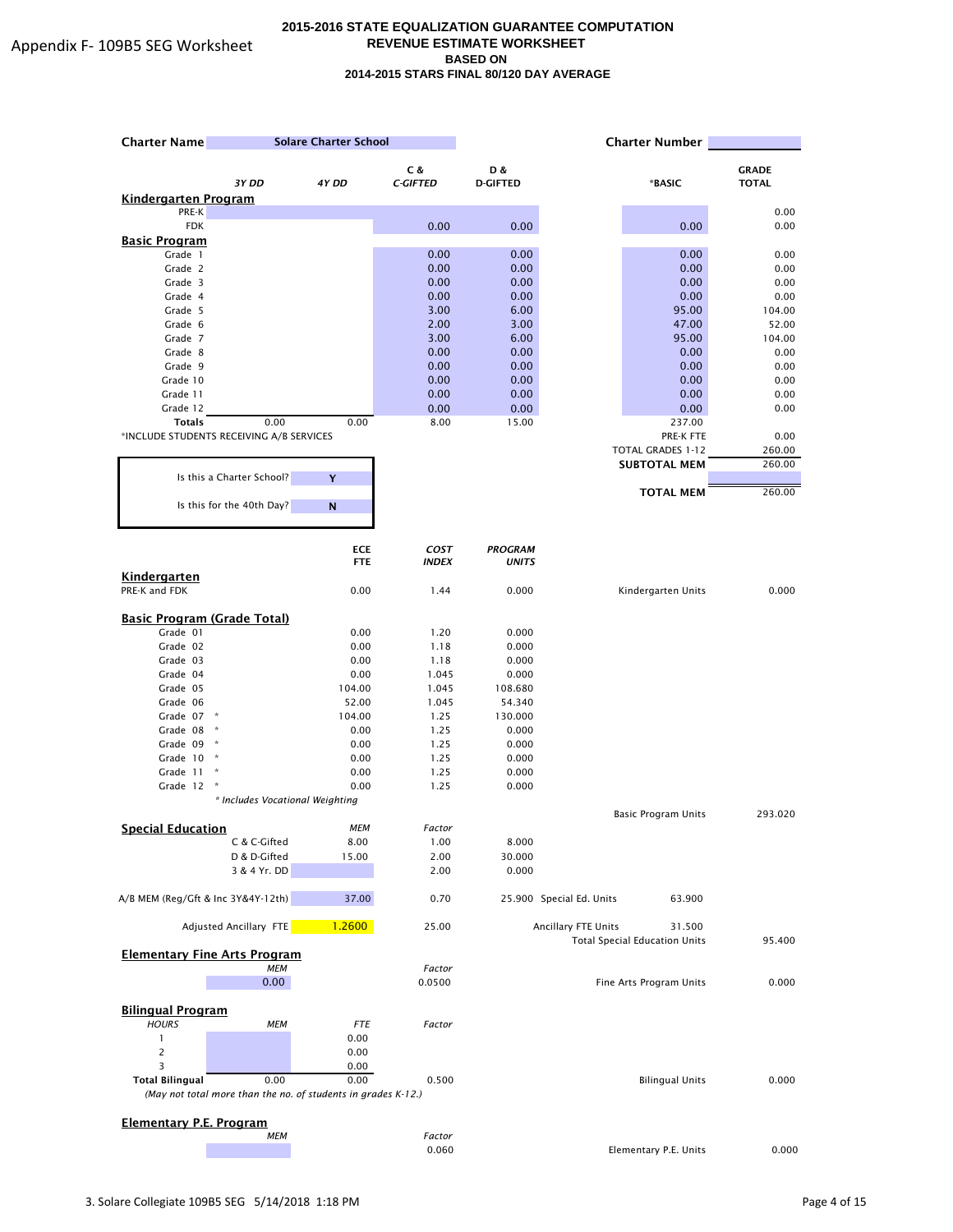|                                                                                |                 | TOTAL MEMBERSHIP PROGRAM UNITS                                                                                           |                                            | 388.420        |
|--------------------------------------------------------------------------------|-----------------|--------------------------------------------------------------------------------------------------------------------------|--------------------------------------------|----------------|
|                                                                                |                 |                                                                                                                          | T & E Index (Oct 2014)                     | 1.068          |
| <b>National Board Certified Teachers</b><br>FTE:                               | Factor          |                                                                                                                          | ADJUSTED PROGRAM UNITS                     | 414.833        |
| 0.00                                                                           | 1.500           | National Board Certified Teachers Units:                                                                                 |                                            | 0.000          |
| <b>Size Adjustment Units</b>                                                   |                 | Charter Schools not eligible for District Size                                                                           |                                            |                |
| <b>UNITS</b><br>0.000<br>Elementary/Mid/Jr. High                               |                 |                                                                                                                          | School Size Adjustment Units               | 0.000          |
| 0.000<br>Senior High                                                           |                 |                                                                                                                          | ter Schools not eligible for District Size |                |
| District Size(<4,000)<br>36.465                                                |                 | District Size <4,000 Adjustment Units                                                                                    |                                            | 36.465         |
|                                                                                |                 | Charter Schools not eligible for District Size                                                                           |                                            | (36.465)       |
| 0.000<br>District Size(<200)                                                   |                 |                                                                                                                          | District Size <200 Adjustment Units        | 0.000<br>0.000 |
|                                                                                |                 |                                                                                                                          | <b>Rural Isolation Units</b>               | 0.000          |
| <b>MEM</b><br>At-Risk Units<br>At-risk index                                   |                 |                                                                                                                          | New District Adjustment Units              | 0.000          |
| 2015-2016:<br>0.077<br>260.00                                                  |                 |                                                                                                                          | At Risk Units                              | 20.020         |
| <b>Charter Schools Student Activities</b><br>(Districts Only)<br><b>MEM</b>    | Factor          |                                                                                                                          | <b>Growth Units</b>                        | 204.100        |
|                                                                                | 0.100           | Charter Schools Student Activities Units                                                                                 |                                            | 0.000          |
| <b>Home School Student Activities</b>                                          |                 | (Charters not eligible for CS Student Activities)                                                                        |                                            | 0.000          |
| (Districts Only)<br><b>MEM</b>                                                 | Factor          |                                                                                                                          |                                            |                |
|                                                                                | 0.100           | Home School Student Activities Units<br>(Charters not eligible for Home School Student Activities)                       |                                            | 0.000<br>0.000 |
| <u>Home School Student Program Units</u>                                       |                 |                                                                                                                          |                                            |                |
| (Districts Only)<br># of Students<br># of Classes                              | Factor<br>0.250 | (Charters not eligible for Home School Student Activities)<br>(Charters not eligible for Home School Student Activities) | Home School Student Program Units          | 0.000          |
|                                                                                |                 |                                                                                                                          | <b>TOTAL PROGRAM UNITS</b>                 | 638.953        |
|                                                                                |                 |                                                                                                                          | Save Harmless Units                        | 0.000          |
| <b>GROWTH &amp; SAVE HARMLESS CALCULATION DATA</b>                             |                 |                                                                                                                          |                                            |                |
| 2014-15 Actual 40th Day MEM:<br>(Enter the District Mem EXCLUDING Charter Mem) | 156.00          |                                                                                                                          | <b>GRAND TOTAL UNITS</b>                   | 638.953        |
| 2015-16 Projected MEM:                                                         | 260.00          |                                                                                                                          | x Unit Value                               | \$4,084.23     |
| (Enter the District Mem EXCLUDING Charter Mem)                                 |                 |                                                                                                                          | <b>PROGRAM COST</b>                        | \$2,609,631.01 |
| 2015-2016 Actual 40th MEM                                                      |                 |                                                                                                                          |                                            |                |
| (Enter the District Mem EXCLUDING Charter Mem)                                 |                 | <b>Non-categorical Revenue Credits:</b><br>Tax Levy (41110, 41113, 41114)                                                |                                            |                |
|                                                                                |                 | Federal Impact Aid (44103)                                                                                               |                                            |                |
|                                                                                |                 | Federal Forest Reserve (44204)                                                                                           |                                            |                |
| Save-Harmless Data                                                             |                 | <b>Total Non-Cat Rev Credits</b>                                                                                         | \$0.00                                     |                |
| 2015-2016 40th Day TOTAL PROGRAM UNITS<br>(Not Grand Total Program Units)      |                 | Less: 75% of Non-Categorical Revenue Credits                                                                             |                                            | \$0.00         |
| Growth Data<br>2015-16 Operating Budget Calculation                            | 204.100         | <b>Other Credits/Adjustments:</b>                                                                                        |                                            |                |
| Op-Bud takes 14-15 40 Day compared to 15-16 Mem Proj. FTE                      |                 | <b>Energy Efficiency</b>                                                                                                 |                                            |                |
| 40th Day Calculation                                                           | 0.000           | Energy Efficiency Renewable Bonds                                                                                        |                                            |                |
| Takes Prior Year 40th-Day and compares to Current Year 40th-Day                |                 |                                                                                                                          |                                            |                |
|                                                                                |                 | <b>Other Misc Credits</b><br><b>Total Other Credits</b>                                                                  | \$0.00                                     |                |
|                                                                                |                 |                                                                                                                          |                                            |                |
|                                                                                |                 |                                                                                                                          | Less: Other Credits/Adjustments            | \$0.00         |

(\$52,192.62)

STATE EQUALIZATION GUARANTEE \$2,557,438.39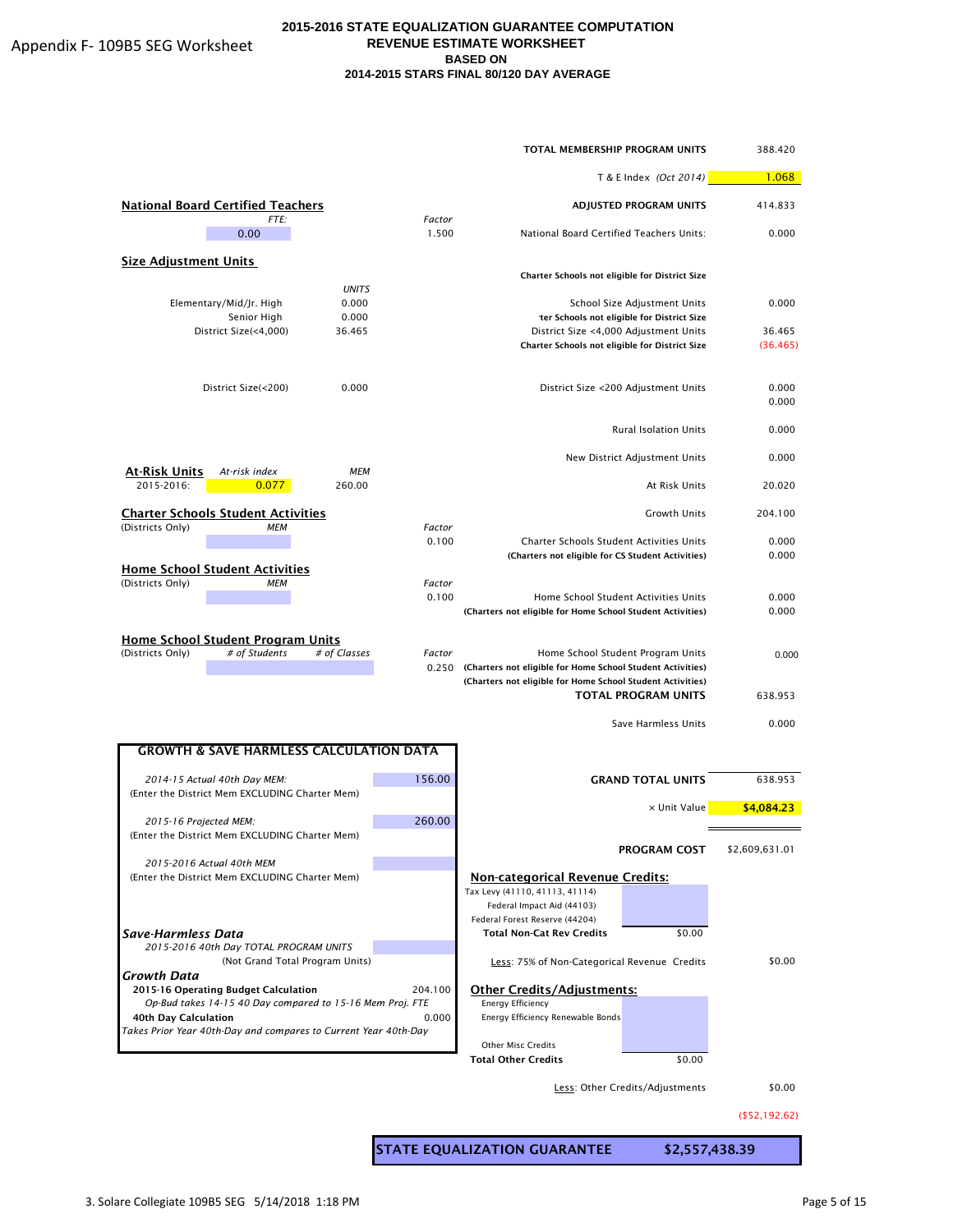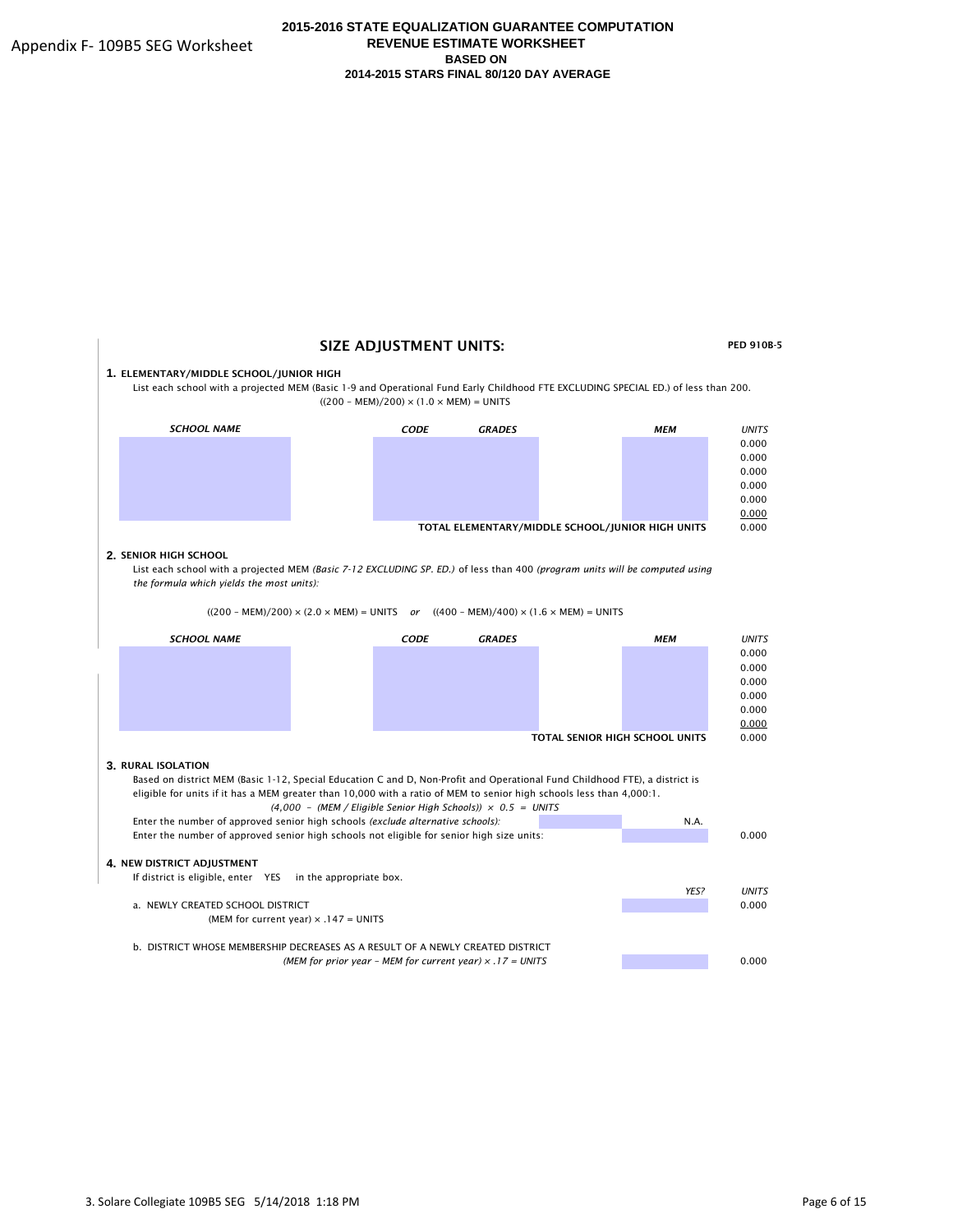| <b>Charter Name</b>                                           |                                 | <b>Solare Charter School</b> |                             |                                |                          | <b>Charter Number</b>                |              |
|---------------------------------------------------------------|---------------------------------|------------------------------|-----------------------------|--------------------------------|--------------------------|--------------------------------------|--------------|
|                                                               |                                 |                              | C &                         | D &                            |                          |                                      | <b>GRADE</b> |
|                                                               | 3Y DD                           | 4Y DD                        | <b>C-GIFTED</b>             | <b>D-GIFTED</b>                |                          | *BASIC                               | <b>TOTAL</b> |
| <b>Kindergarten Program</b>                                   |                                 |                              |                             |                                |                          |                                      |              |
| PRE-K                                                         |                                 |                              |                             |                                |                          |                                      | 0.00         |
| <b>FDK</b>                                                    |                                 |                              | 0.00                        | 0.00                           |                          | 0.00                                 | 0.00         |
| <b>Basic Program</b><br>Grade 1                               |                                 |                              | 0.00                        | 0.00                           |                          | 0.00                                 | 0.00         |
| Grade 2                                                       |                                 |                              | 0.00                        | 0.00                           |                          | 0.00                                 | 0.00         |
| Grade 3                                                       |                                 |                              | 0.00                        | 0.00                           |                          | 0.00                                 | 0.00         |
| Grade 4                                                       |                                 |                              | 0.00                        | 0.00                           |                          | 0.00                                 | 0.00         |
| Grade 5                                                       |                                 |                              | 3.00                        | 6.00                           |                          | 95.00                                | 104.00       |
| Grade 6                                                       |                                 |                              | 3.00                        | 6.00                           |                          | 95.00                                | 104.00       |
| Grade 7                                                       |                                 |                              | 2.00                        | 3.00                           |                          | 47.00                                | 52.00        |
| Grade 8                                                       |                                 |                              | 3.00                        | 6.00                           |                          | 95.00                                | 104.00       |
| Grade 9                                                       |                                 |                              | 0.00                        | 0.00                           |                          | 0.00                                 | 0.00         |
| Grade 10                                                      |                                 |                              | 0.00                        | 0.00                           |                          | 0.00                                 | 0.00         |
| Grade 11                                                      |                                 |                              | 0.00                        | 0.00                           |                          | 0.00                                 | 0.00         |
| Grade 12<br><b>Totals</b>                                     | 0.00                            | 0.00                         | 0.00<br>11.00               | 0.00<br>21.00                  |                          | 0.00<br>332.00                       | 0.00         |
| *INCLUDE STUDENTS RECEIVING A/B SERVICES                      |                                 |                              |                             |                                |                          | PRE-K FTE                            | 0.00         |
|                                                               |                                 |                              |                             |                                |                          | TOTAL GRADES 1-12                    | 364.00       |
|                                                               |                                 |                              |                             |                                |                          | <b>SUBTOTAL MEM</b>                  | 364.00       |
|                                                               | Is this a Charter School?       | Y                            |                             |                                |                          |                                      |              |
|                                                               |                                 |                              |                             |                                |                          | <b>TOTAL MEM</b>                     | 364.00       |
|                                                               | Is this for the 40th Day?       | N                            |                             |                                |                          |                                      |              |
|                                                               |                                 |                              |                             |                                |                          |                                      |              |
|                                                               |                                 | <b>ECE</b><br><b>FTE</b>     | <b>COST</b><br><b>INDEX</b> | <b>PROGRAM</b><br><b>UNITS</b> |                          |                                      |              |
| Kindergarten<br>PRE-K and FDK                                 |                                 | 0.00                         | 1.44                        | 0.000                          |                          | Kindergarten Units                   | 0.000        |
|                                                               |                                 |                              |                             |                                |                          |                                      |              |
| <b>Basic Program (Grade Total)</b>                            |                                 |                              |                             |                                |                          |                                      |              |
| Grade 01                                                      |                                 | 0.00                         | 1.20                        | 0.000                          |                          |                                      |              |
| Grade 02                                                      |                                 | 0.00                         | 1.18                        | 0.000                          |                          |                                      |              |
| Grade 03                                                      |                                 | 0.00                         | 1.18                        | 0.000                          |                          |                                      |              |
| Grade 04                                                      |                                 | 0.00                         | 1.045                       | 0.000                          |                          |                                      |              |
| Grade 05                                                      |                                 | 104.00                       | 1.045                       | 108.680                        |                          |                                      |              |
| Grade 06                                                      |                                 | 104.00                       | 1.045                       | 108.680                        |                          |                                      |              |
| Grade 07 *<br>Grade 08<br>×                                   |                                 | 52.00<br>104.00              | 1.25<br>1.25                | 65.000<br>130.000              |                          |                                      |              |
| Grade 09 *                                                    |                                 | 0.00                         | 1.25                        | 0.000                          |                          |                                      |              |
| Grade 10                                                      |                                 | 0.00                         | 1.25                        | 0.000                          |                          |                                      |              |
| Grade 11<br>×                                                 |                                 | 0.00                         | 1.25                        | 0.000                          |                          |                                      |              |
| Grade 12                                                      |                                 | 0.00                         | 1.25                        | 0.000                          |                          |                                      |              |
|                                                               | * Includes Vocational Weighting |                              |                             |                                |                          |                                      |              |
|                                                               |                                 |                              |                             |                                |                          | Basic Program Units                  | 412.360      |
| <b>Special Education</b>                                      |                                 | <b>MEM</b>                   | Factor                      |                                |                          |                                      |              |
|                                                               | C & C-Gifted                    | 11.00                        | 1.00                        | 11.000                         |                          |                                      |              |
|                                                               | D & D-Gifted<br>3 & 4 Yr. DD    | 21.00                        | 2.00<br>2.00                | 42.000<br>0.000                |                          |                                      |              |
|                                                               |                                 |                              |                             |                                |                          |                                      |              |
| A/B MEM (Reg/Gft & Inc 3Y&4Y-12th)                            |                                 | 52.00                        | 0.70                        |                                | 36.400 Special Ed. Units | 89.400                               |              |
|                                                               | Adjusted Ancillary FTE          | 1.7640                       | 25.00                       |                                | Ancillary FTE Units      | 44.100                               |              |
| <b>Elementary Fine Arts Program</b>                           |                                 |                              |                             |                                |                          | <b>Total Special Education Units</b> | 133.500      |
|                                                               | <b>MEM</b>                      |                              | Factor                      |                                |                          |                                      |              |
|                                                               | 0.00                            |                              | 0.0500                      |                                |                          | Fine Arts Program Units              | 0.000        |
| <b>Bilingual Program</b>                                      |                                 |                              |                             |                                |                          |                                      |              |
| <b>HOURS</b>                                                  | <b>MEM</b>                      | <b>FTE</b>                   | Factor                      |                                |                          |                                      |              |
| $\mathbf{1}$                                                  |                                 | 0.00                         |                             |                                |                          |                                      |              |
|                                                               |                                 | 0.00                         |                             |                                |                          |                                      |              |
| 3                                                             |                                 | 0.00                         |                             |                                |                          |                                      |              |
| <b>Total Bilingual</b>                                        | 0.00                            | 0.00                         | 0.500                       |                                |                          | <b>Bilingual Units</b>               | 0.000        |
| (May not total more than the no. of students in grades K-12.) |                                 |                              |                             |                                |                          |                                      |              |
|                                                               |                                 |                              |                             |                                |                          |                                      |              |
| <b>Elementary P.E. Program</b>                                |                                 |                              |                             |                                |                          |                                      |              |
|                                                               | <b>MEM</b>                      |                              | Factor                      |                                |                          |                                      |              |
|                                                               |                                 |                              | 0.060                       |                                |                          | Elementary P.E. Units                | 0.000        |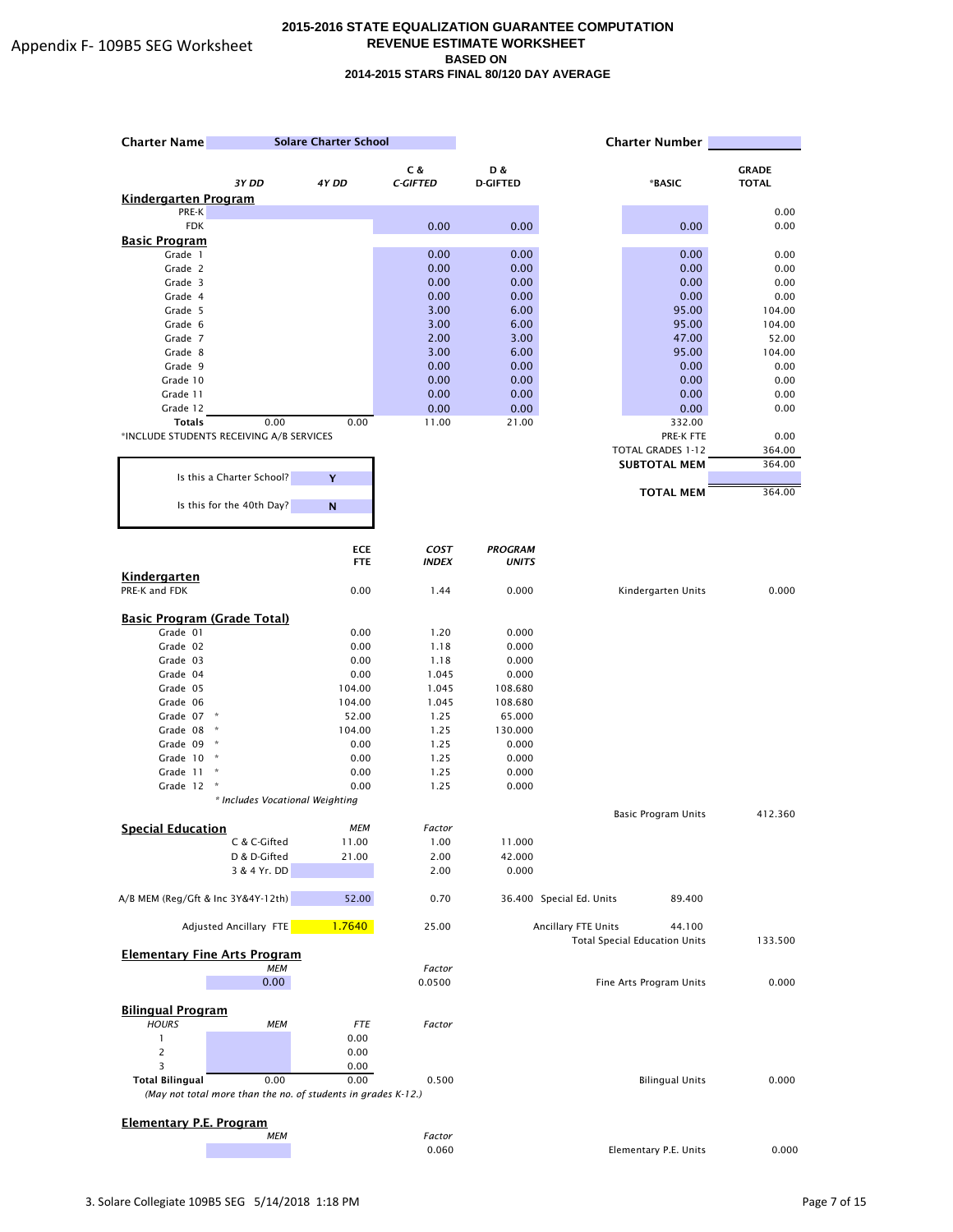|                                                                                        |                 | <b>TOTAL MEMBERSHIP PROGRAM UNITS</b>                                                                                    |                                            | 545.860        |
|----------------------------------------------------------------------------------------|-----------------|--------------------------------------------------------------------------------------------------------------------------|--------------------------------------------|----------------|
|                                                                                        |                 |                                                                                                                          | T & E Index (Oct 2014)                     |                |
| <b>National Board Certified Teachers</b><br>FTE:                                       | Factor          |                                                                                                                          | <b>ADJUSTED PROGRAM UNITS</b>              | 582.978        |
| 0.00                                                                                   | 1.500           | National Board Certified Teachers Units:                                                                                 |                                            | 0.000          |
| <b>Size Adjustment Units</b>                                                           |                 | Charter Schools not eligible for District Size                                                                           |                                            |                |
| <b>UNITS</b>                                                                           |                 |                                                                                                                          |                                            |                |
| 0.000<br>Elementary/Mid/Jr. High                                                       |                 |                                                                                                                          | School Size Adjustment Units               | 0.000          |
| Senior High<br>0.000<br>District Size(<4,000)<br>49.631                                |                 | District Size <4,000 Adjustment Units                                                                                    | ter Schools not eligible for District Size | 49.631         |
|                                                                                        |                 | Charter Schools not eligible for District Size                                                                           |                                            | (49.631)       |
| District Size(<200)<br>0.000                                                           |                 |                                                                                                                          | District Size <200 Adjustment Units        | 0.000<br>0.000 |
|                                                                                        |                 |                                                                                                                          | <b>Rural Isolation Units</b>               | 0.000          |
| At-Risk Units<br>At-risk index<br><b>MEM</b>                                           |                 |                                                                                                                          | New District Adjustment Units              | 0.000          |
| 2015-2016:<br>0.077<br>364.00                                                          |                 |                                                                                                                          | At Risk Units                              | 28.028         |
| <b>Charter Schools Student Activities</b>                                              |                 |                                                                                                                          | <b>Growth Units</b>                        | 202.540        |
| (Districts Only)<br><b>MEM</b>                                                         | Factor<br>0.100 | <b>Charter Schools Student Activities Units</b>                                                                          |                                            | 0.000          |
|                                                                                        |                 | (Charters not eligible for CS Student Activities)                                                                        |                                            | 0.000          |
| <b>Home School Student Activities</b><br><b>MEM</b>                                    | Factor          |                                                                                                                          |                                            |                |
| (Districts Only)                                                                       | 0.100           | Home School Student Activities Units                                                                                     |                                            | 0.000          |
|                                                                                        |                 | (Charters not eligible for Home School Student Activities)                                                               |                                            | 0.000          |
| Home School Student Program Units<br>(Districts Only)<br># of Students<br># of Classes | Factor<br>0.250 | (Charters not eligible for Home School Student Activities)<br>(Charters not eligible for Home School Student Activities) | Home School Student Program Units          | 0.000          |
|                                                                                        |                 |                                                                                                                          | <b>TOTAL PROGRAM UNITS</b>                 | 813.546        |
|                                                                                        |                 |                                                                                                                          | Save Harmless Units                        | 0.000          |
| <b>GROWTH &amp; SAVE HARMLESS CALCULATION DATA</b>                                     |                 |                                                                                                                          |                                            |                |
| 2014-15 Actual 40th Day MEM:<br>(Enter the District Mem EXCLUDING Charter Mem)         | 260.00          |                                                                                                                          | <b>GRAND TOTAL UNITS</b>                   | 813.546        |
| 2015-16 Projected MEM:                                                                 | 364.00          |                                                                                                                          | x Unit Value                               | \$4,084.23     |
| (Enter the District Mem EXCLUDING Charter Mem)                                         |                 |                                                                                                                          |                                            |                |
| 2015-2016 Actual 40th MEM                                                              | 0.00            |                                                                                                                          | PROGRAM COST                               | \$3,322,708.98 |
| (Enter the District Mem EXCLUDING Charter Mem)                                         |                 | <b>Non-categorical Revenue Credits:</b>                                                                                  |                                            |                |
|                                                                                        |                 | Tax Levy (41110, 41113, 41114)                                                                                           |                                            |                |
|                                                                                        |                 | Federal Impact Aid (44103)<br>Federal Forest Reserve (44204)                                                             |                                            |                |
| Save-Harmless Data                                                                     |                 | <b>Total Non-Cat Rev Credits</b>                                                                                         | \$0.00                                     |                |
| 2015-2016 40th Day TOTAL PROGRAM UNITS                                                 | 0.000           |                                                                                                                          |                                            | \$0.00         |
| (Not Grand Total Program Units)<br>Growth Data                                         |                 | Less: 75% of Non-Categorical Revenue Credits                                                                             |                                            |                |
| 2015-16 Operating Budget Calculation                                                   | 202.540         | <b>Other Credits/Adjustments:</b>                                                                                        |                                            |                |
| Op-Bud takes 14-15 40 Day compared to 15-16 Mem Proj. FTE<br>40th Day Calculation      | 0.000           | Energy Efficiency<br>Energy Efficiency Renewable Bonds                                                                   |                                            |                |
| Takes Prior Year 40th-Day and compares to Current Year 40th-Day                        |                 |                                                                                                                          |                                            |                |
|                                                                                        |                 | <b>Other Misc Credits</b>                                                                                                |                                            |                |
|                                                                                        |                 | <b>Total Other Credits</b>                                                                                               | \$0.00                                     |                |
|                                                                                        |                 |                                                                                                                          | Less: Other Credits/Adjustments            | \$0.00         |

#### (\$66,454.18)

STATE EQUALIZATION GUARANTEE \$3,256,254.80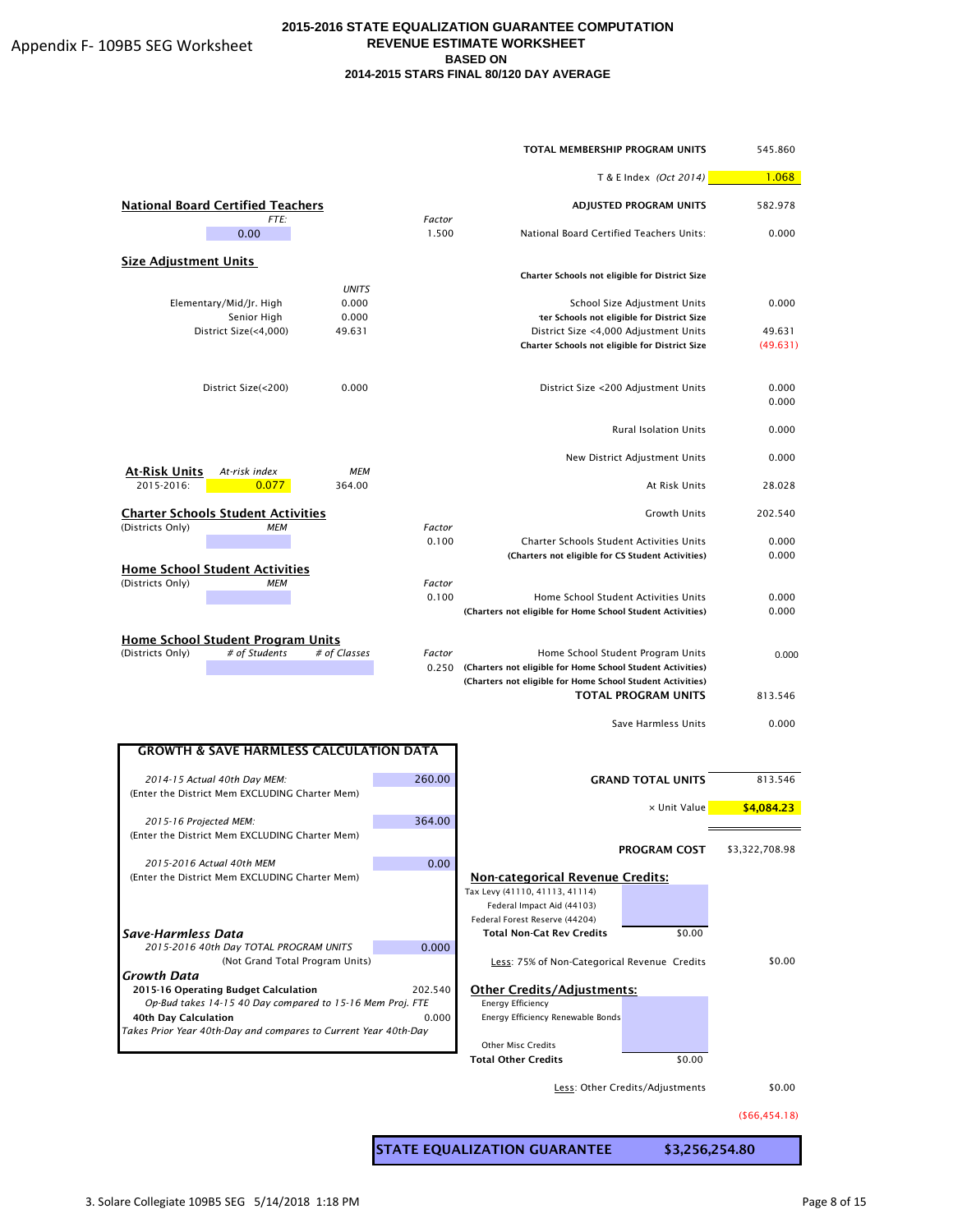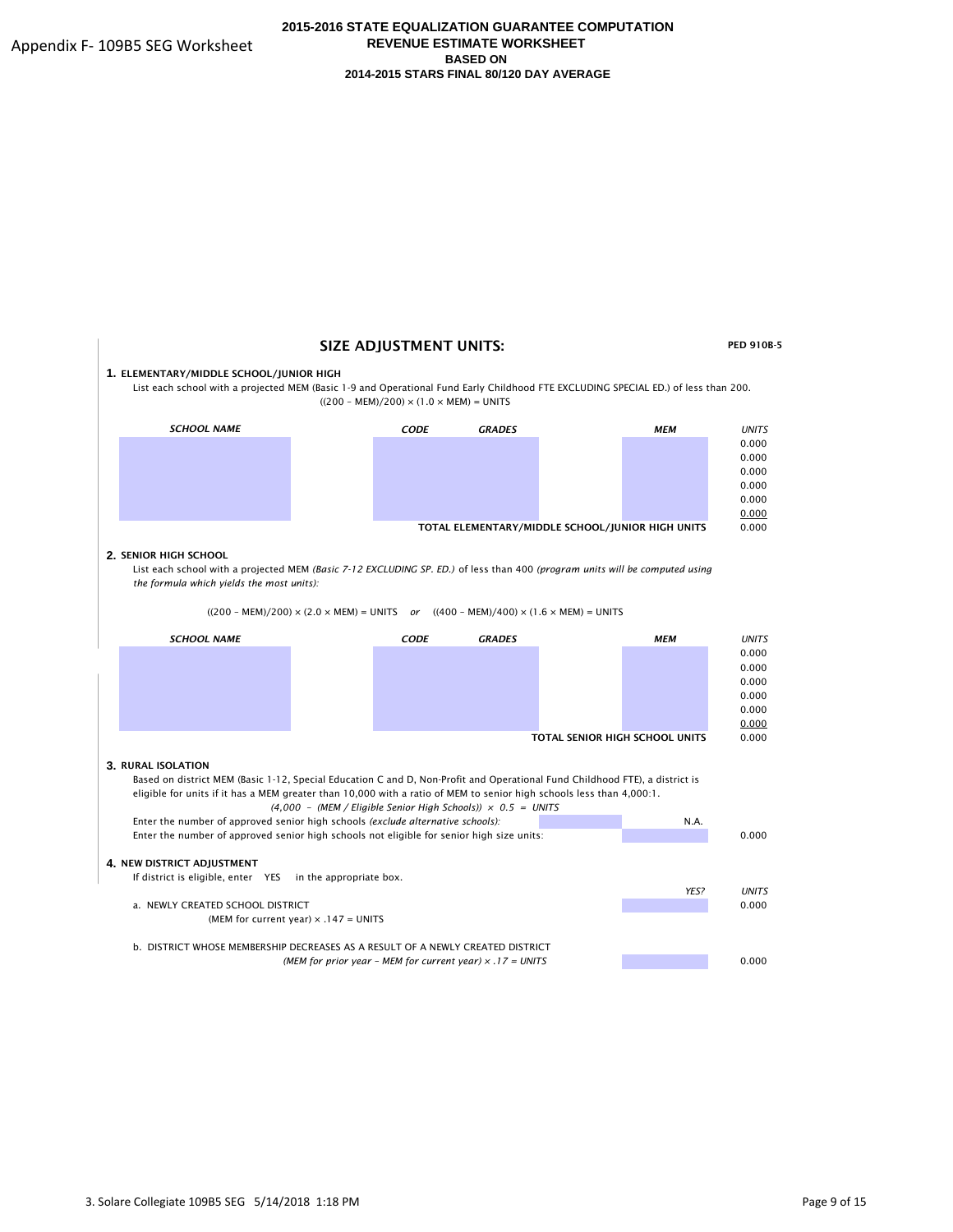| <b>Charter Name</b>                                           | <b>Solare Charter School</b>    |                          |                             |                                |                          |                                      |              |
|---------------------------------------------------------------|---------------------------------|--------------------------|-----------------------------|--------------------------------|--------------------------|--------------------------------------|--------------|
|                                                               |                                 |                          | C &                         | D &                            |                          |                                      | <b>GRADE</b> |
|                                                               | 3Y DD                           | 4Y DD                    | <b>C-GIFTED</b>             | <b>D-GIFTED</b>                |                          | *BASIC                               | <b>TOTAL</b> |
| <b>Kindergarten Program</b>                                   |                                 |                          |                             |                                |                          |                                      |              |
| PRE-K                                                         |                                 |                          |                             |                                |                          |                                      | 0.00         |
| <b>FDK</b>                                                    |                                 |                          | 0.00                        | 0.00                           |                          | 0.00                                 | 0.00         |
| <b>Basic Program</b><br>Grade 1                               |                                 |                          | 0.00                        | 0.00                           |                          | 0.00                                 | 0.00         |
| Grade 2                                                       |                                 |                          | 0.00                        | 0.00                           |                          | 0.00                                 | 0.00         |
| Grade 3                                                       |                                 |                          | 0.00                        | 0.00                           |                          | 0.00                                 | 0.00         |
| Grade 4                                                       |                                 |                          | 0.00                        | 0.00                           |                          | 0.00                                 | 0.00         |
| Grade 5                                                       |                                 |                          | 3.00                        | 6.00                           |                          | 95.00                                | 104.00       |
| Grade 6                                                       |                                 |                          | 3.00                        | 6.00                           |                          | 95.00                                | 104.00       |
| Grade 7                                                       |                                 |                          | 3.00                        | 6.00                           |                          | 95.00                                | 104.00       |
| Grade 8                                                       |                                 |                          | 2.00                        | 3.00                           |                          | 47.00                                | 52.00        |
| Grade 9<br>Grade 10                                           |                                 |                          | 0.00<br>0.00                | 0.00<br>0.00                   |                          | 0.00<br>0.00                         | 0.00<br>0.00 |
| Grade 11                                                      |                                 |                          | 0.00                        | 0.00                           |                          | 0.00                                 | 0.00         |
| Grade 12                                                      |                                 |                          | 0.00                        | 0.00                           |                          | 0.00                                 | 0.00         |
| <b>Totals</b>                                                 | 0.00                            | 0.00                     | 11.00                       | 21.00                          |                          | 332.00                               |              |
| *INCLUDE STUDENTS RECEIVING A/B SERVICES                      |                                 |                          |                             |                                |                          | PRE-K FTE                            | 0.00         |
|                                                               |                                 |                          |                             |                                |                          | TOTAL GRADES 1-12                    | 364.00       |
|                                                               |                                 |                          |                             |                                |                          | <b>SUBTOTAL MEM</b>                  | 364.00       |
| Is this a Charter School?                                     |                                 | Y                        |                             |                                |                          |                                      |              |
| Is this for the 40th Day?                                     |                                 | N                        |                             |                                |                          | <b>TOTAL MEM</b>                     | 364.00       |
|                                                               |                                 |                          |                             |                                |                          |                                      |              |
| Kindergarten                                                  |                                 | <b>ECE</b><br><b>FTE</b> | <b>COST</b><br><b>INDEX</b> | <b>PROGRAM</b><br><b>UNITS</b> |                          |                                      |              |
| PRE-K and FDK                                                 |                                 | 0.00                     | 1.44                        | 0.000                          |                          | Kindergarten Units                   | 0.000        |
| <b>Basic Program (Grade Total)</b>                            |                                 |                          |                             |                                |                          |                                      |              |
| Grade 01                                                      |                                 | 0.00                     | 1.20                        | 0.000                          |                          |                                      |              |
| Grade 02                                                      |                                 | 0.00                     | 1.18                        | 0.000                          |                          |                                      |              |
| Grade 03                                                      |                                 | 0.00                     | 1.18                        | 0.000                          |                          |                                      |              |
| Grade 04                                                      |                                 | 0.00                     | 1.045                       | 0.000                          |                          |                                      |              |
| Grade 05                                                      |                                 | 104.00                   | 1.045                       | 108.680                        |                          |                                      |              |
| Grade 06<br>Grade 07 *                                        |                                 | 104.00<br>104.00         | 1.045<br>1.25               | 108.680<br>130.000             |                          |                                      |              |
| Grade 08<br>×                                                 |                                 | 52.00                    | 1.25                        | 65.000                         |                          |                                      |              |
| Grade 09 *                                                    |                                 | 0.00                     | 1.25                        | 0.000                          |                          |                                      |              |
| Grade 10                                                      |                                 | 0.00                     | 1.25                        | 0.000                          |                          |                                      |              |
| Grade 11<br>×                                                 |                                 | 0.00                     | 1.25                        | 0.000                          |                          |                                      |              |
| Grade 12                                                      |                                 | 0.00                     | 1.25                        | 0.000                          |                          |                                      |              |
|                                                               | * Includes Vocational Weighting |                          |                             |                                |                          |                                      |              |
| <b>Special Education</b>                                      |                                 | <b>MEM</b>               | Factor                      |                                |                          | Basic Program Units                  | 412.360      |
|                                                               | C & C-Gifted                    | 11.00                    | 1.00                        | 11.000                         |                          |                                      |              |
|                                                               | D & D-Gifted                    | 21.00                    | 2.00                        | 42.000                         |                          |                                      |              |
|                                                               | 3 & 4 Yr. DD                    |                          | 2.00                        | 0.000                          |                          |                                      |              |
| A/B MEM (Reg/Gft & Inc 3Y&4Y-12th)                            |                                 | 52.00                    | 0.70                        |                                | 36.400 Special Ed. Units | 89.400                               |              |
| Adjusted Ancillary FTE                                        |                                 | 1.7640                   | 25.00                       |                                | Ancillary FTE Units      | 44.100                               |              |
| <b>Elementary Fine Arts Program</b>                           |                                 |                          |                             |                                |                          | <b>Total Special Education Units</b> | 133.500      |
|                                                               | <b>MEM</b>                      |                          | Factor                      |                                |                          |                                      |              |
|                                                               | 0.00                            |                          | 0.0500                      |                                |                          | Fine Arts Program Units              | 0.000        |
| <b>Bilingual Program</b>                                      |                                 |                          |                             |                                |                          |                                      |              |
| <b>HOURS</b>                                                  | <b>MEM</b>                      | <b>FTE</b>               | Factor                      |                                |                          |                                      |              |
| $\mathbf{1}$                                                  |                                 | 0.00                     |                             |                                |                          |                                      |              |
|                                                               |                                 | 0.00                     |                             |                                |                          |                                      |              |
| 3                                                             |                                 | 0.00                     |                             |                                |                          |                                      |              |
| <b>Total Bilingual</b>                                        | 0.00                            | 0.00                     | 0.500                       |                                |                          | <b>Bilingual Units</b>               | 0.000        |
| (May not total more than the no. of students in grades K-12.) |                                 |                          |                             |                                |                          |                                      |              |
| <b>Elementary P.E. Program</b>                                |                                 |                          |                             |                                |                          |                                      |              |
|                                                               | <b>MEM</b>                      |                          | Factor                      |                                |                          |                                      |              |
|                                                               |                                 |                          | 0.060                       |                                |                          | Elementary P.E. Units                | 0.000        |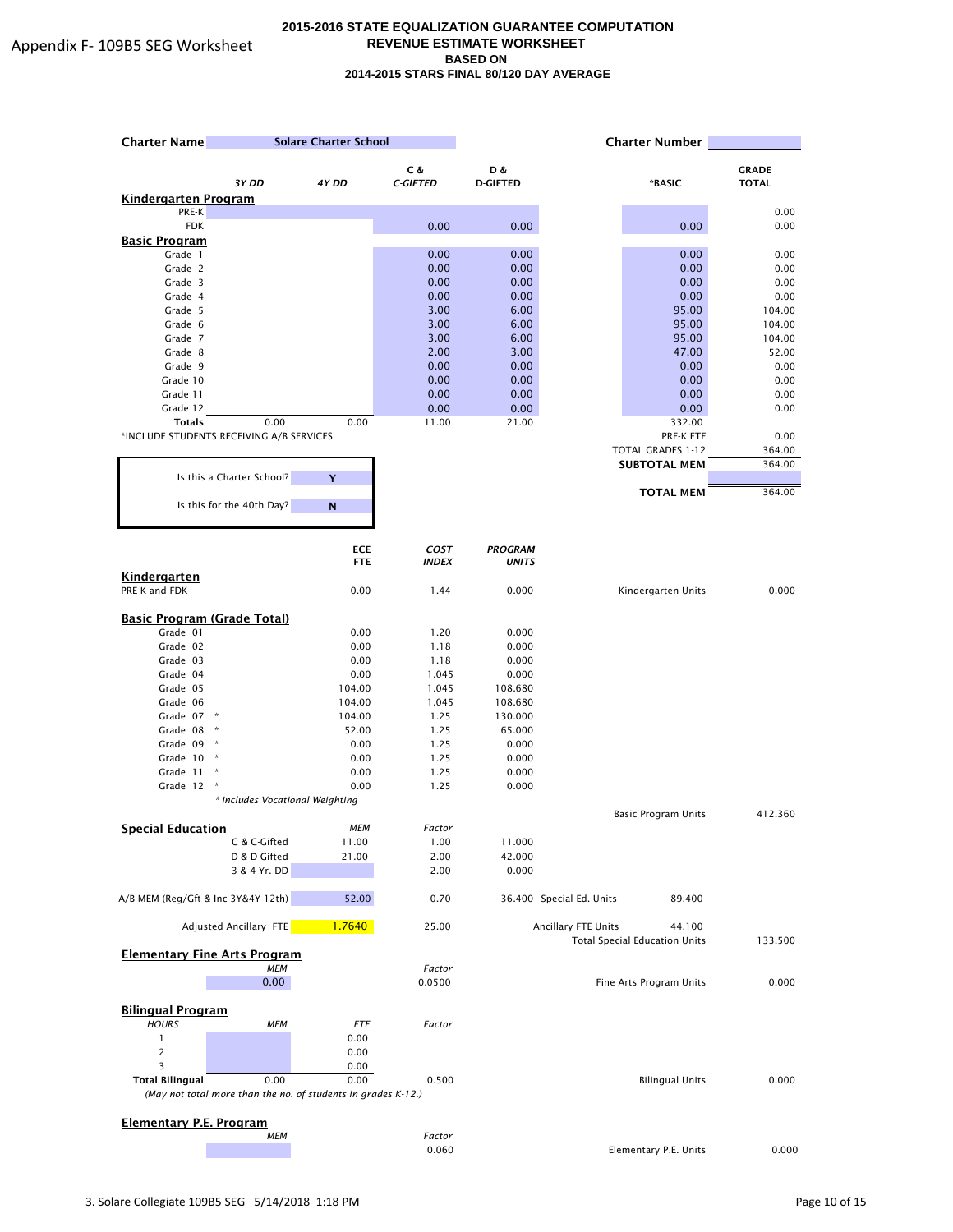|                                                                                         |                       |        | TOTAL MEMBERSHIP PROGRAM UNITS                                                                                           |                                            | 545.860        |
|-----------------------------------------------------------------------------------------|-----------------------|--------|--------------------------------------------------------------------------------------------------------------------------|--------------------------------------------|----------------|
|                                                                                         |                       |        |                                                                                                                          | T & E Index (Oct 2014)                     | 1.068          |
| <b>National Board Certified Teachers</b><br>FTE:                                        |                       | Factor |                                                                                                                          | <b>ADJUSTED PROGRAM UNITS</b>              | 582.978        |
| 0.00                                                                                    |                       | 1.500  | National Board Certified Teachers Units:                                                                                 |                                            | 0.000          |
| <b>Size Adjustment Units</b>                                                            |                       |        | Charter Schools not eligible for District Size                                                                           |                                            |                |
| Elementary/Mid/Jr. High                                                                 | <b>UNITS</b><br>0.000 |        |                                                                                                                          | School Size Adjustment Units               | 0.000          |
| Senior High                                                                             | 0.000                 |        |                                                                                                                          | ter Schools not eligible for District Size |                |
| District Size(<4,000)                                                                   | 49.631                |        |                                                                                                                          | District Size <4,000 Adjustment Units      | 49.631         |
|                                                                                         |                       |        | Charter Schools not eligible for District Size                                                                           |                                            | (49.631)       |
| District Size(<200)                                                                     | 0.000                 |        |                                                                                                                          | District Size <200 Adjustment Units        | 0.000<br>0.000 |
|                                                                                         |                       |        |                                                                                                                          | <b>Rural Isolation Units</b>               | 0.000          |
| At-Risk Units<br>At-risk index                                                          | <b>MEM</b>            |        |                                                                                                                          | New District Adjustment Units              | 0.000          |
| 2015-2016:<br>0.077                                                                     | 364.00                |        |                                                                                                                          | At Risk Units                              | 28.028         |
| <b>Charter Schools Student Activities</b><br>(Districts Only)<br><b>MEM</b>             |                       | Factor |                                                                                                                          | <b>Growth Units</b>                        | 0.000          |
|                                                                                         |                       | 0.100  | Charter Schools Student Activities Units<br>(Charters not eligible for CS Student Activities)                            |                                            | 0.000<br>0.000 |
| <b>Home School Student Activities</b>                                                   |                       |        |                                                                                                                          |                                            |                |
| (Districts Only)<br><b>MEM</b>                                                          |                       | Factor |                                                                                                                          |                                            |                |
|                                                                                         |                       | 0.100  | (Charters not eligible for Home School Student Activities)                                                               | Home School Student Activities Units       | 0.000<br>0.000 |
| Home School Student Program Units                                                       |                       |        |                                                                                                                          |                                            |                |
| (Districts Only)<br># of Students                                                       | # of Classes          | Factor |                                                                                                                          | Home School Student Program Units          | 0.000          |
|                                                                                         |                       | 0.250  | (Charters not eligible for Home School Student Activities)<br>(Charters not eligible for Home School Student Activities) |                                            |                |
|                                                                                         |                       |        |                                                                                                                          | <b>TOTAL PROGRAM UNITS</b>                 | 611.006        |
|                                                                                         |                       |        |                                                                                                                          | Save Harmless Units                        | 0.000          |
| <b>GROWTH &amp; SAVE HARMLESS CALCULATION DATA</b>                                      |                       |        |                                                                                                                          |                                            |                |
| 2014-15 Actual 40th Day MEM:<br>(Enter the District Mem EXCLUDING Charter Mem)          |                       | 364.00 |                                                                                                                          | <b>GRAND TOTAL UNITS</b>                   | 611.006        |
| 2015-16 Projected MEM:                                                                  |                       | 364.00 |                                                                                                                          | x Unit Value                               | \$4,084.23     |
| (Enter the District Mem EXCLUDING Charter Mem)                                          |                       |        |                                                                                                                          | PROGRAM COST                               | \$2,495,489.04 |
| 2015-2016 Actual 40th MEM                                                               |                       | 0.00   |                                                                                                                          |                                            |                |
| (Enter the District Mem EXCLUDING Charter Mem)                                          |                       |        | <b>Non-categorical Revenue Credits:</b>                                                                                  |                                            |                |
|                                                                                         |                       |        | Tax Levy (41110, 41113, 41114)                                                                                           |                                            |                |
|                                                                                         |                       |        | Federal Impact Aid (44103)<br>Federal Forest Reserve (44204)                                                             |                                            |                |
| Save-Harmless Data                                                                      |                       |        | <b>Total Non-Cat Rev Credits</b>                                                                                         | \$0.00                                     |                |
| 2015-2016 40th Day TOTAL PROGRAM UNITS<br>(Not Grand Total Program Units)               |                       | 0.000  | Less: 75% of Non-Categorical Revenue Credits                                                                             |                                            | \$0.00         |
| Growth Data<br>2015-16 Operating Budget Calculation                                     |                       | 0.000  | <b>Other Credits/Adjustments:</b>                                                                                        |                                            |                |
| Op-Bud takes 14-15 40 Day compared to 15-16 Mem Proj. FTE                               |                       |        | <b>Energy Efficiency</b>                                                                                                 |                                            |                |
| 40th Day Calculation<br>Takes Prior Year 40th-Day and compares to Current Year 40th-Day |                       | 0.000  | Energy Efficiency Renewable Bonds                                                                                        |                                            |                |
|                                                                                         |                       |        | <b>Other Misc Credits</b>                                                                                                |                                            |                |
|                                                                                         |                       |        | <b>Total Other Credits</b>                                                                                               | \$0.00                                     |                |
|                                                                                         |                       |        |                                                                                                                          | Less: Other Credits/Adjustments            | \$0.00         |
|                                                                                         |                       |        |                                                                                                                          |                                            |                |

(\$49,909.78)

STATE EQUALIZATION GUARANTEE \$2,445,579.25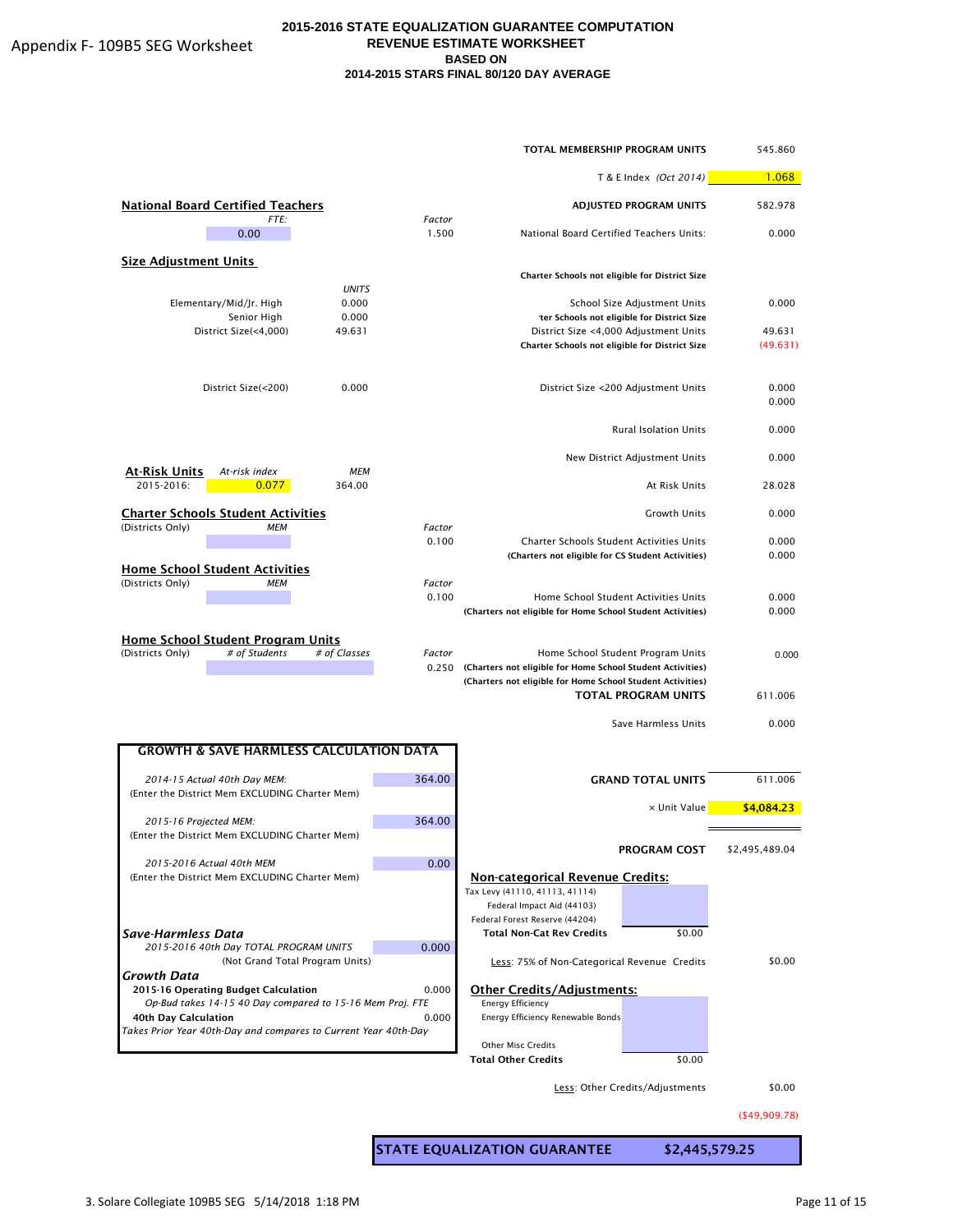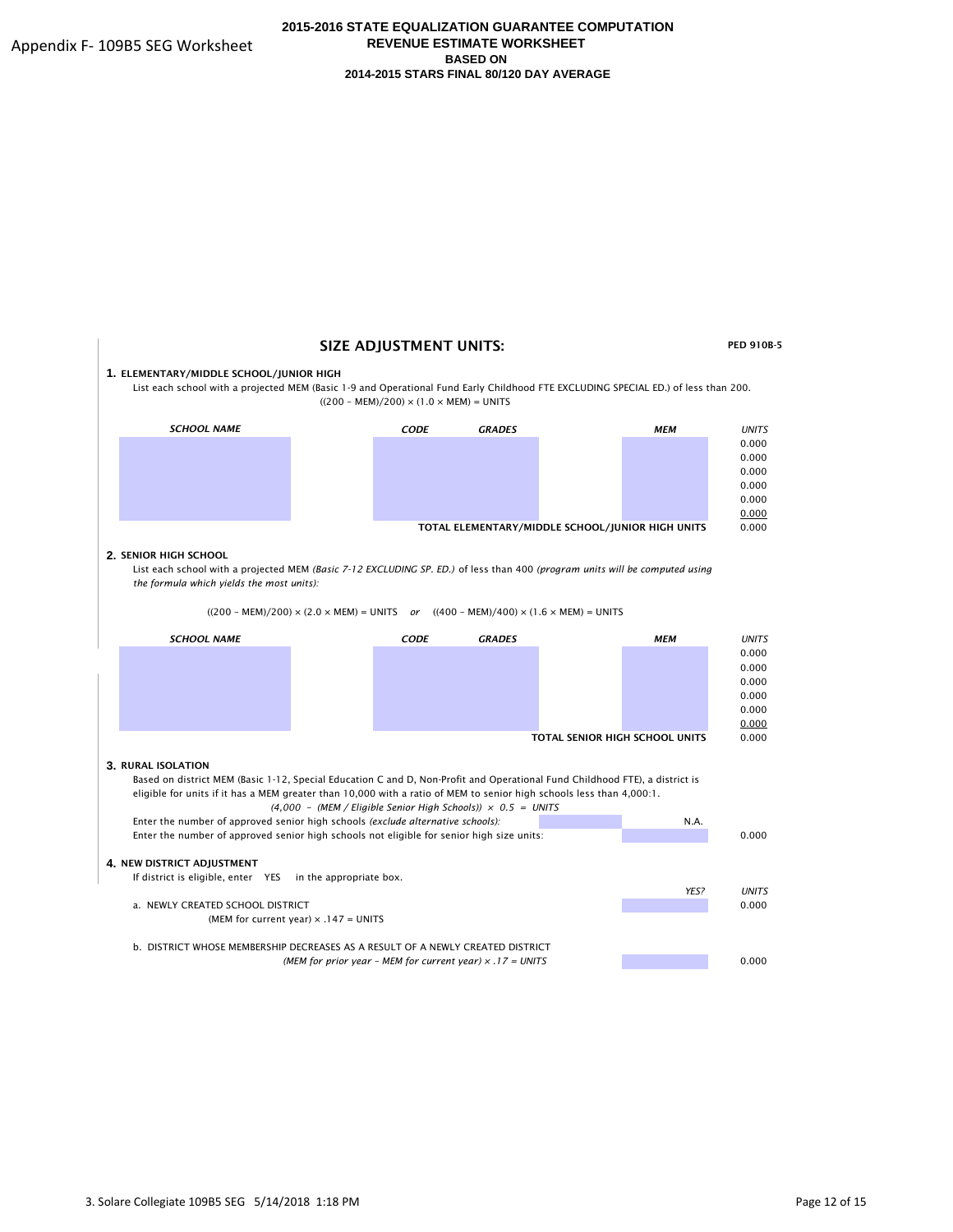| <b>Charter Name</b>                | <b>Solare Charter School</b>                                  |                  | <b>Charter Number</b> |                    |                          |                                      |              |
|------------------------------------|---------------------------------------------------------------|------------------|-----------------------|--------------------|--------------------------|--------------------------------------|--------------|
|                                    |                                                               |                  | C &                   | D &                |                          |                                      | <b>GRADE</b> |
|                                    | 3Y DD                                                         | 4Y DD            | <b>C-GIFTED</b>       | <b>D-GIFTED</b>    |                          | *BASIC                               | <b>TOTAL</b> |
| <b>Kindergarten Program</b>        |                                                               |                  |                       |                    |                          |                                      |              |
| PRE-K                              |                                                               |                  |                       |                    |                          |                                      | 0.00         |
| <b>FDK</b><br><b>Basic Program</b> |                                                               |                  | 0.00                  | 0.00               |                          | 0.00                                 | 0.00         |
| Grade 1                            |                                                               |                  | 0.00                  | 0.00               |                          | 0.00                                 | 0.00         |
| Grade 2                            |                                                               |                  | 0.00                  | 0.00               |                          | 0.00                                 | 0.00         |
| Grade 3                            |                                                               |                  | 0.00                  | 0.00               |                          | 0.00                                 | 0.00         |
| Grade 4                            |                                                               |                  | 0.00                  | 0.00               |                          | 0.00                                 | 0.00         |
| Grade 5                            |                                                               |                  | 3.00                  | 6.00               |                          | 95.00                                | 104.00       |
| Grade 6                            |                                                               |                  | 3.00                  | 6.00               |                          | 95.00                                | 104.00       |
| Grade 7                            |                                                               |                  | 3.00                  | 6.00               |                          | 95.00                                | 104.00       |
| Grade 8                            |                                                               |                  | 3.00                  | 6.00               |                          | 95.00                                | 104.00       |
| Grade 9                            |                                                               |                  | 0.00                  | 0.00               |                          | 0.00                                 | 0.00         |
| Grade 10<br>Grade 11               |                                                               |                  | 0.00<br>0.00          | 0.00<br>0.00       |                          | 0.00<br>0.00                         | 0.00<br>0.00 |
| Grade 12                           |                                                               |                  | 0.00                  | 0.00               |                          | 0.00                                 | 0.00         |
| <b>Totals</b>                      | 0.00                                                          | 0.00             | 12.00                 | 24.00              |                          | 380.00                               |              |
|                                    | *INCLUDE STUDENTS RECEIVING A/B SERVICES                      |                  |                       |                    |                          | PRE-K FTE                            | 0.00         |
|                                    |                                                               |                  |                       |                    |                          | TOTAL GRADES 1-12                    | 416.00       |
|                                    |                                                               |                  |                       |                    |                          | <b>SUBTOTAL MEM</b>                  | 416.00       |
|                                    | Is this a Charter School?                                     | Y                |                       |                    |                          |                                      |              |
|                                    |                                                               |                  |                       |                    |                          | <b>TOTAL MEM</b>                     | 416.00       |
|                                    | Is this for the 40th Day?                                     | $\mathsf{N}$     |                       |                    |                          |                                      |              |
|                                    |                                                               |                  |                       |                    |                          |                                      |              |
|                                    |                                                               | <b>ECE</b>       | <b>COST</b>           | <b>PROGRAM</b>     |                          |                                      |              |
|                                    |                                                               | <b>FTE</b>       | <b>INDEX</b>          | <b>UNITS</b>       |                          |                                      |              |
| Kindergarten                       |                                                               |                  |                       |                    |                          |                                      |              |
| PRE-K and FDK                      |                                                               | 0.00             | 1.44                  | 0.000              |                          | Kindergarten Units                   | 0.000        |
|                                    |                                                               |                  |                       |                    |                          |                                      |              |
| <b>Basic Program (Grade Total)</b> |                                                               |                  |                       |                    |                          |                                      |              |
| Grade 01                           |                                                               | 0.00             | 1.20                  | 0.000              |                          |                                      |              |
| Grade 02                           |                                                               | 0.00             | 1.18                  | 0.000              |                          |                                      |              |
| Grade 03                           |                                                               | 0.00             | 1.18                  | 0.000              |                          |                                      |              |
| Grade 04                           |                                                               | 0.00             | 1.045                 | 0.000              |                          |                                      |              |
| Grade 05                           |                                                               | 104.00           | 1.045                 | 108.680            |                          |                                      |              |
| Grade 06<br>Grade 07 *             |                                                               | 104.00<br>104.00 | 1.045<br>1.25         | 108.680<br>130.000 |                          |                                      |              |
| Grade 08                           | $\star$                                                       | 104.00           | 1.25                  | 130.000            |                          |                                      |              |
| Grade 09 *                         |                                                               | 0.00             | 1.25                  | 0.000              |                          |                                      |              |
| Grade 10                           |                                                               | 0.00             | 1.25                  | 0.000              |                          |                                      |              |
| Grade 11                           | ×                                                             | 0.00             | 1.25                  | 0.000              |                          |                                      |              |
| Grade 12                           |                                                               | 0.00             | 1.25                  | 0.000              |                          |                                      |              |
|                                    | * Includes Vocational Weighting                               |                  |                       |                    |                          |                                      |              |
|                                    |                                                               |                  |                       |                    |                          | Basic Program Units                  | 477.360      |
| <b>Special Education</b>           |                                                               | <b>MEM</b>       | Factor                |                    |                          |                                      |              |
|                                    | C & C-Gifted                                                  | 12.00            | 1.00                  | 12.000             |                          |                                      |              |
|                                    | D & D-Gifted                                                  | 24.00            | 2.00                  | 48.000             |                          |                                      |              |
|                                    | 3 & 4 Yr. DD                                                  |                  | 2.00                  | 0.000              |                          |                                      |              |
| A/B MEM (Reg/Gft & Inc 3Y&4Y-12th) |                                                               | 60.00            | 0.70                  |                    | 42.000 Special Ed. Units | 102.000                              |              |
|                                    |                                                               |                  |                       |                    |                          |                                      |              |
|                                    | Adjusted Ancillary FTE                                        | 2.0160           | 25.00                 |                    | Ancillary FTE Units      | 50.400                               |              |
|                                    |                                                               |                  |                       |                    |                          | <b>Total Special Education Units</b> | 152.400      |
|                                    | <b>Elementary Fine Arts Program</b>                           |                  |                       |                    |                          |                                      |              |
|                                    | <b>MEM</b>                                                    |                  | Factor                |                    |                          |                                      |              |
|                                    | 0.00                                                          |                  | 0.0500                |                    |                          | Fine Arts Program Units              | 0.000        |
| <b>Bilingual Program</b>           |                                                               |                  |                       |                    |                          |                                      |              |
| <b>HOURS</b>                       | МЕМ                                                           | <b>FTE</b>       | Factor                |                    |                          |                                      |              |
| $\mathbf{1}$                       |                                                               | 0.00             |                       |                    |                          |                                      |              |
| 2                                  |                                                               | 0.00             |                       |                    |                          |                                      |              |
| 3                                  |                                                               | 0.00             |                       |                    |                          |                                      |              |
| <b>Total Bilingual</b>             | 0.00                                                          | 0.00             | 0.500                 |                    |                          | <b>Bilingual Units</b>               | 0.000        |
|                                    | (May not total more than the no. of students in grades K-12.) |                  |                       |                    |                          |                                      |              |
|                                    |                                                               |                  |                       |                    |                          |                                      |              |
| <b>Elementary P.E. Program</b>     |                                                               |                  |                       |                    |                          |                                      |              |
|                                    | <b>MEM</b>                                                    |                  | Factor                |                    |                          |                                      |              |
|                                    |                                                               |                  | 0.060                 |                    |                          | Elementary P.E. Units                | 0.000        |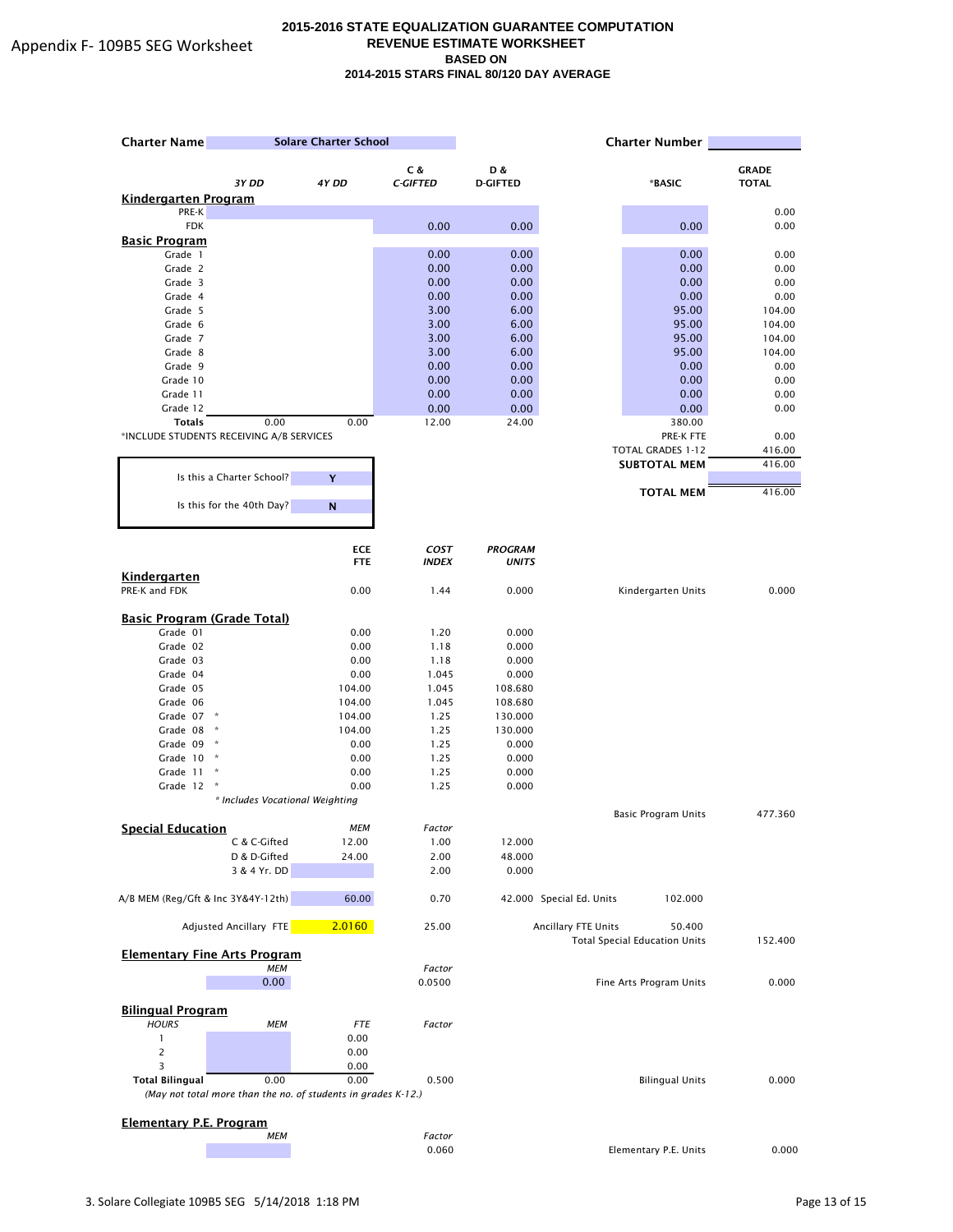|                                                                                        |                 | TOTAL MEMBERSHIP PROGRAM UNITS                                |                                                                            | 629.760        |
|----------------------------------------------------------------------------------------|-----------------|---------------------------------------------------------------|----------------------------------------------------------------------------|----------------|
|                                                                                        |                 |                                                               | T & E Index (Oct 2014)                                                     |                |
| <b>National Board Certified Teachers</b><br>FTE:                                       | Factor          |                                                               | <b>ADJUSTED PROGRAM UNITS</b>                                              | 672.584        |
| 0.00                                                                                   | 1.500           | National Board Certified Teachers Units:                      |                                                                            | 0.000          |
| <b>Size Adjustment Units</b>                                                           |                 | Charter Schools not eligible for District Size                |                                                                            |                |
|                                                                                        | <b>UNITS</b>    |                                                               |                                                                            |                |
| Elementary/Mid/Jr. High<br>Senior High                                                 | 0.000<br>0.000  |                                                               | School Size Adjustment Units<br>ter Schools not eligible for District Size | 0.000          |
| District Size(<4,000)<br>55.910                                                        |                 | District Size <4,000 Adjustment Units                         |                                                                            | 55.910         |
|                                                                                        |                 | Charter Schools not eligible for District Size                |                                                                            | (55.910)       |
| District Size(<200)                                                                    | 0.000           |                                                               | District Size <200 Adjustment Units                                        | 0.000<br>0.000 |
|                                                                                        |                 |                                                               | <b>Rural Isolation Units</b>                                               | 0.000          |
|                                                                                        |                 |                                                               | New District Adjustment Units                                              | 0.000          |
| At-Risk Units<br>At-risk index<br>2015-2016:<br>0.077<br>416.00                        | MEM             |                                                               | At Risk Units                                                              | 32.032         |
| <b>Charter Schools Student Activities</b>                                              |                 |                                                               | <b>Growth Units</b>                                                        | 105.760        |
| (Districts Only)<br>MEM                                                                | Factor<br>0.100 | <b>Charter Schools Student Activities Units</b>               |                                                                            | 0.000          |
|                                                                                        |                 | (Charters not eligible for CS Student Activities)             |                                                                            | 0.000          |
| <b>Home School Student Activities</b>                                                  |                 |                                                               |                                                                            |                |
| (Districts Only)<br>МЕМ                                                                | Factor<br>0.100 |                                                               | Home School Student Activities Units                                       | 0.000          |
|                                                                                        |                 | (Charters not eligible for Home School Student Activities)    |                                                                            | 0.000          |
|                                                                                        |                 |                                                               |                                                                            |                |
| Home School Student Program Units<br>(Districts Only)<br># of Students<br># of Classes | Factor          |                                                               | Home School Student Program Units                                          | 0.000          |
|                                                                                        | 0.250           | (Charters not eligible for Home School Student Activities)    |                                                                            |                |
|                                                                                        |                 | (Charters not eligible for Home School Student Activities)    |                                                                            |                |
|                                                                                        |                 |                                                               | <b>TOTAL PROGRAM UNITS</b>                                                 | 810.376        |
|                                                                                        |                 |                                                               | Save Harmless Units                                                        | 0.000          |
| <b>GROWTH &amp; SAVE HARMLESS CALCULATION DATA</b>                                     |                 |                                                               |                                                                            |                |
| 2014-15 Actual 40th Day MEM:                                                           | 360.00          |                                                               | <b>GRAND TOTAL UNITS</b>                                                   | 810.376        |
| (Enter the District Mem EXCLUDING Charter Mem)                                         |                 |                                                               | x Unit Value                                                               | \$4,084.23     |
| 2015-16 Projected MEM:                                                                 | 416.00          |                                                               |                                                                            |                |
| (Enter the District Mem EXCLUDING Charter Mem)                                         |                 |                                                               | PROGRAM COST                                                               | \$3,309,761.97 |
| 2015-2016 Actual 40th MEM                                                              | 0.00            |                                                               |                                                                            |                |
| (Enter the District Mem EXCLUDING Charter Mem)                                         |                 | <b>Non-categorical Revenue Credits:</b>                       |                                                                            |                |
|                                                                                        |                 | Tax Levy (41110, 41113, 41114)<br>Federal Impact Aid (44103)  |                                                                            |                |
|                                                                                        |                 | Federal Forest Reserve (44204)                                |                                                                            |                |
| Save-Harmless Data                                                                     |                 | <b>Total Non-Cat Rev Credits</b>                              | \$0.00                                                                     |                |
| 2015-2016 40th Day TOTAL PROGRAM UNITS<br>(Not Grand Total Program Units)              | 0.000           | Less: 75% of Non-Categorical Revenue Credits                  |                                                                            | \$0.00         |
| Growth Data                                                                            |                 |                                                               |                                                                            |                |
| 2015-16 Operating Budget Calculation                                                   | 105.760         | <b>Other Credits/Adjustments:</b>                             |                                                                            |                |
| Op-Bud takes 14-15 40 Day compared to 15-16 Mem Proj. FTE<br>40th Day Calculation      | 0.000           | <b>Energy Efficiency</b><br>Energy Efficiency Renewable Bonds |                                                                            |                |
| Takes Prior Year 40th-Day and compares to Current Year 40th-Day                        |                 |                                                               |                                                                            |                |
|                                                                                        |                 | <b>Other Misc Credits</b>                                     |                                                                            |                |
|                                                                                        |                 | <b>Total Other Credits</b>                                    | \$0.00                                                                     |                |
|                                                                                        |                 |                                                               | Less: Other Credits/Adjustments                                            | \$0.00         |

(\$66,195.24)

STATE EQUALIZATION GUARANTEE \$3,243,566.73